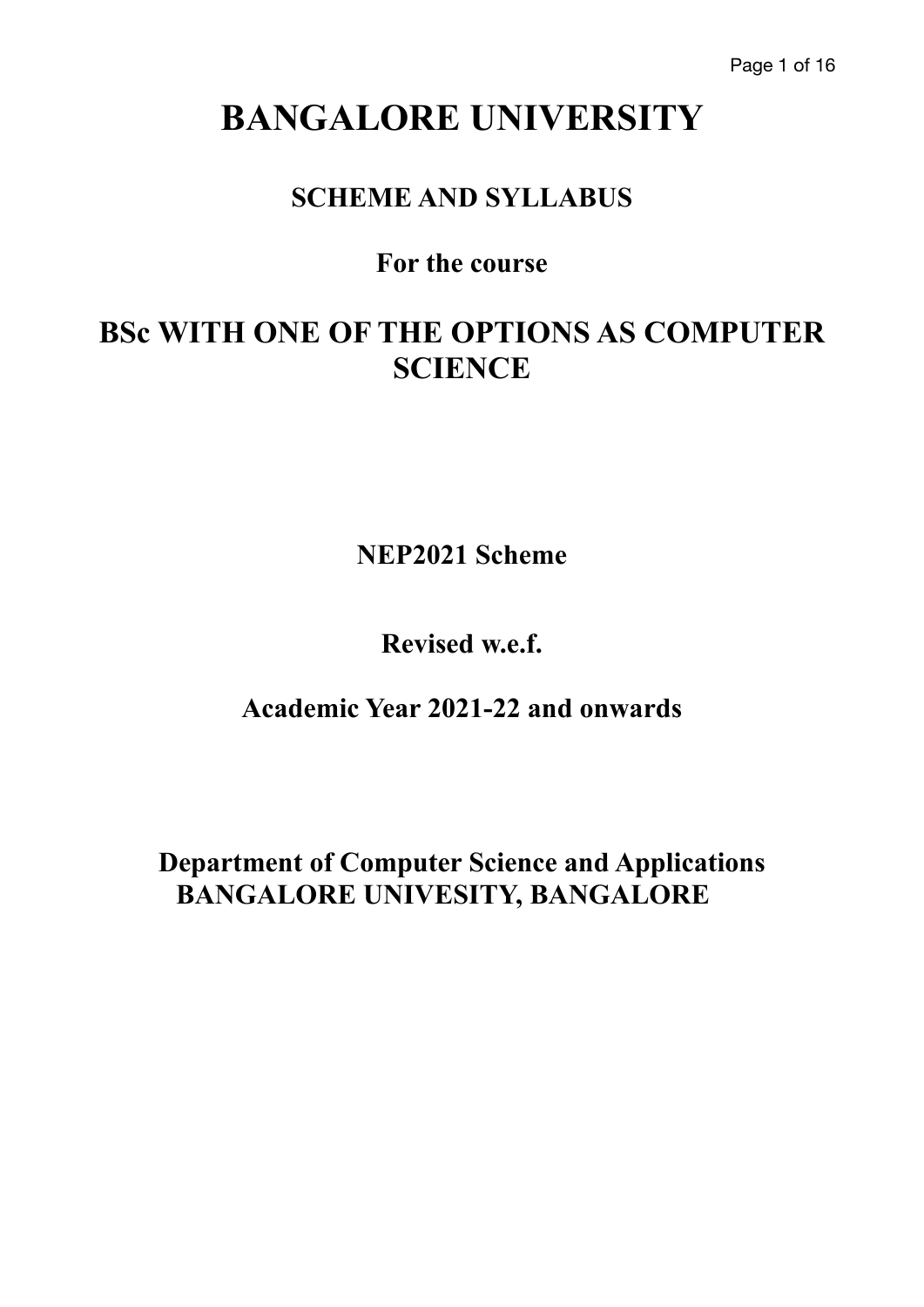| <b>MEMBERS OF THE BOS IN COMPUTER SCIENCE</b> |  |  |  |
|-----------------------------------------------|--|--|--|
|-----------------------------------------------|--|--|--|

| 1              | Dr. Muralidhara B L, Department of Computer Science,<br><b>Bangalore University</b>                                    | <b>CHAIRPERSON</b> |
|----------------|------------------------------------------------------------------------------------------------------------------------|--------------------|
| $\overline{2}$ | Dr. Hanumanthappa. M, Department of Computer Science,<br><b>Bangalore University</b>                                   | Member             |
| 3              | Dr. Somashekara. M.T, Department of Computer Science,<br><b>Bangalore University</b>                                   | Member             |
|                | Dr. Aziz Makandar, Department of Computer Science,<br>4 Karnataka State Akkamahadevi Women's University,<br>Vijayapura | Member             |
|                | Dr. H.L. Shashi Rekha, Department of Computer Science,<br><b>Mangalore University</b>                                  | Member             |
| 6              | Dr. Shivashankar S, Department of Computer Science,<br>Karnatak University, Dharwad                                    | Member             |
|                | Ms. L. Hamsaveni, Department of Computer Science,<br>University of Mysore                                              | Member             |
| 8              | Mr. Prakasha K Renukappa, Software Quality Principal<br>Engineer, Dell Technologies, Bangalore                         | Member             |
|                | 9 Mr. Dodde Gowda, Sales force, Torrey Pines, Bangalore                                                                | Member             |
| 10             | Ms. Suneetha V, MCA Department, Dayananda Sagar College<br>of Arts, Science and Commerce, Bangalore                    | Member             |
| 11             | Dr.P.Felcy Judith, Computer Applications, T John College,<br>Bangalore                                                 | Member             |
| 12             | Ms. B Nazia Hassan, Department of Computer Science,<br>Government First Grade College, Vijayanagar ,Bengaluru          | Member             |
| 13             | Mr. Chandrashekar, Department of Computer Science,<br>Government First Grade College, Nelamangala                      | Member             |
| 14             | Mr. Sreenivasa H V, Department of Information Technology<br>AIMS, Peenya, Bangalore                                    | Member             |
| 15             | Dr. Rajesh B, Dr. B.R. Ambedkar School of Economics,<br>Bangalore                                                      | Member             |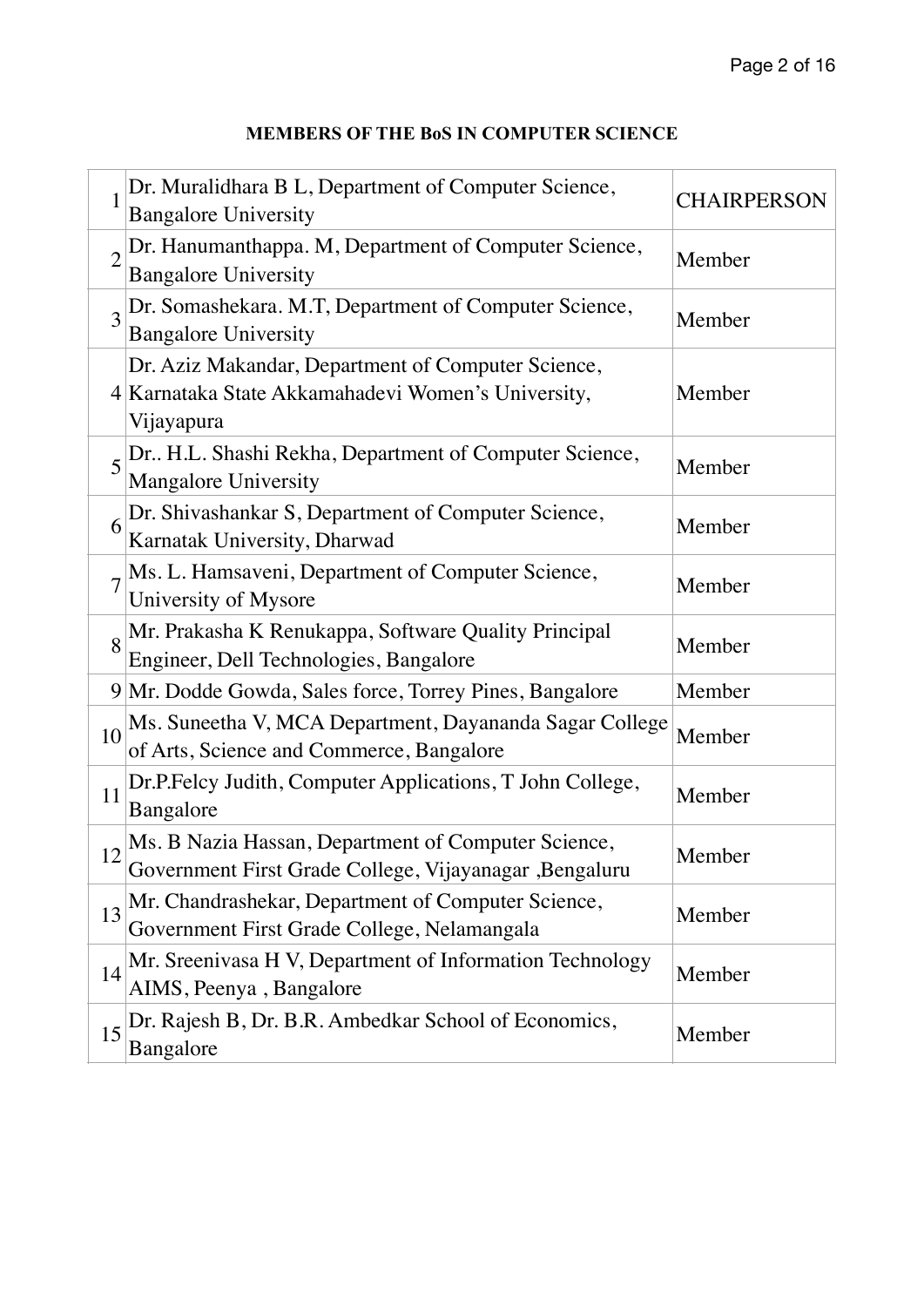### **BANGALORE UNIVERSITY PROPOSED BSc Computer Science MAJOR SYLLABUS (NEP) [Based on IIA Model of Karnataka State Higher Education Council]**

| <b>Semest</b><br>er | <b>Course</b><br>Code | <b>Title of the Paper</b>                        | <b>Credits</b> | Languages, Skill<br>Enhancement (SEC), and<br><b>Ability Enhancement</b><br><b>Courses (AECC)</b> | <b>Credits</b> | <b>Total</b><br><b>Credits</b> |
|---------------------|-----------------------|--------------------------------------------------|----------------|---------------------------------------------------------------------------------------------------|----------------|--------------------------------|
|                     | CS-C1T                | Problem Solving Techniques                       | 4              | OE1: Open Elective                                                                                | 3              | 25                             |
|                     | CS-C2P                | Problem Solving Lab using C HLL                  | $\overline{2}$ | Language L1                                                                                       | 3              |                                |
|                     | XX                    | Other Option Theory                              | $\overline{4}$ | Language L2                                                                                       | 3              |                                |
|                     | XX                    | Other Option LAB                                 | $\overline{c}$ | SEC <sub>1</sub> :                                                                                | 2              |                                |
|                     |                       |                                                  |                | Physical Education                                                                                | 1              |                                |
|                     |                       |                                                  |                | <b>Health &amp; Wellness</b>                                                                      | $\mathbf{1}$   |                                |
| $\mathbf{II}$       | CS-C3T                | Data Structure                                   | $\overline{4}$ | OE2: Open Elective                                                                                | 3              | 25                             |
|                     | CS-C4P                | Data Structures Lab                              | $\overline{2}$ | Language L1                                                                                       | 3              |                                |
|                     | XX                    | Other Option Theory                              | $\overline{4}$ | Language L2                                                                                       | 3              |                                |
|                     | XX                    | Other Option LAB                                 | $\overline{c}$ | Environmental studies                                                                             | 2              |                                |
|                     |                       |                                                  |                | Physical Education                                                                                | 1              |                                |
|                     |                       |                                                  |                | NCC/NSS/CL/R&R                                                                                    | 1              |                                |
| III                 | CS-C5T                | <b>Object Oriented Programming</b><br>using Java | 4              | OE3: Open Elective                                                                                | 3              | 25                             |
|                     | CS-C6P                | Java Lab                                         | 2              | Language L1                                                                                       | 3              |                                |
|                     | XX                    | Other Option Theory                              | 4              | Language L2                                                                                       | 3              |                                |
|                     | XX                    | Other Option LAB                                 | $\overline{c}$ | SEC II:                                                                                           | 2              |                                |
|                     |                       |                                                  |                | Physical Education                                                                                | 1              |                                |
|                     |                       |                                                  |                | NCC/NSS/CL/R&R                                                                                    | $\mathbf{1}$   |                                |
| IV                  | CS-C7T                | <b>Operating Systems</b>                         | 4              | OE4: Open Elective                                                                                | 3              | 25                             |
|                     | CS-C8P                | Linux Lab                                        | $\overline{c}$ | Language L1                                                                                       | 3              |                                |
|                     | XX                    | Other Option Theory                              | $\overline{4}$ | Language L2                                                                                       | 3              |                                |
|                     | XX                    | Other Option LAB                                 | $\mathbf{2}$   | The Constitution of India                                                                         | $\overline{2}$ |                                |
|                     |                       |                                                  |                | <b>Physical Education</b>                                                                         | 1              |                                |
|                     |                       |                                                  |                | NCC/NSS/CL/R&R                                                                                    | 1              |                                |
| $\mathbf v$         | CS-C9T                | Database Management System                       | 3              | Vocation Course I:<br>Other Option (Major)                                                        | 3              | 22                             |
|                     | CS-C10T               | Artificial Intelligence                          | $\overline{c}$ | SEC III :                                                                                         | $\overline{2}$ |                                |
|                     | CS-C11P               | Database Management System<br>Lab                | 3              | Physical Education                                                                                | 1              |                                |
|                     | CS-C12P               | Artificial Intelligence Lab                      | $\overline{c}$ | NCC/NSS/CL/R&R                                                                                    | $\mathbf{1}$   |                                |
|                     | XX                    | Other Option (Minor) LAB                         | 3              |                                                                                                   |                |                                |
|                     | XX                    | Other Option (Minor) LAB                         | $\overline{c}$ |                                                                                                   |                |                                |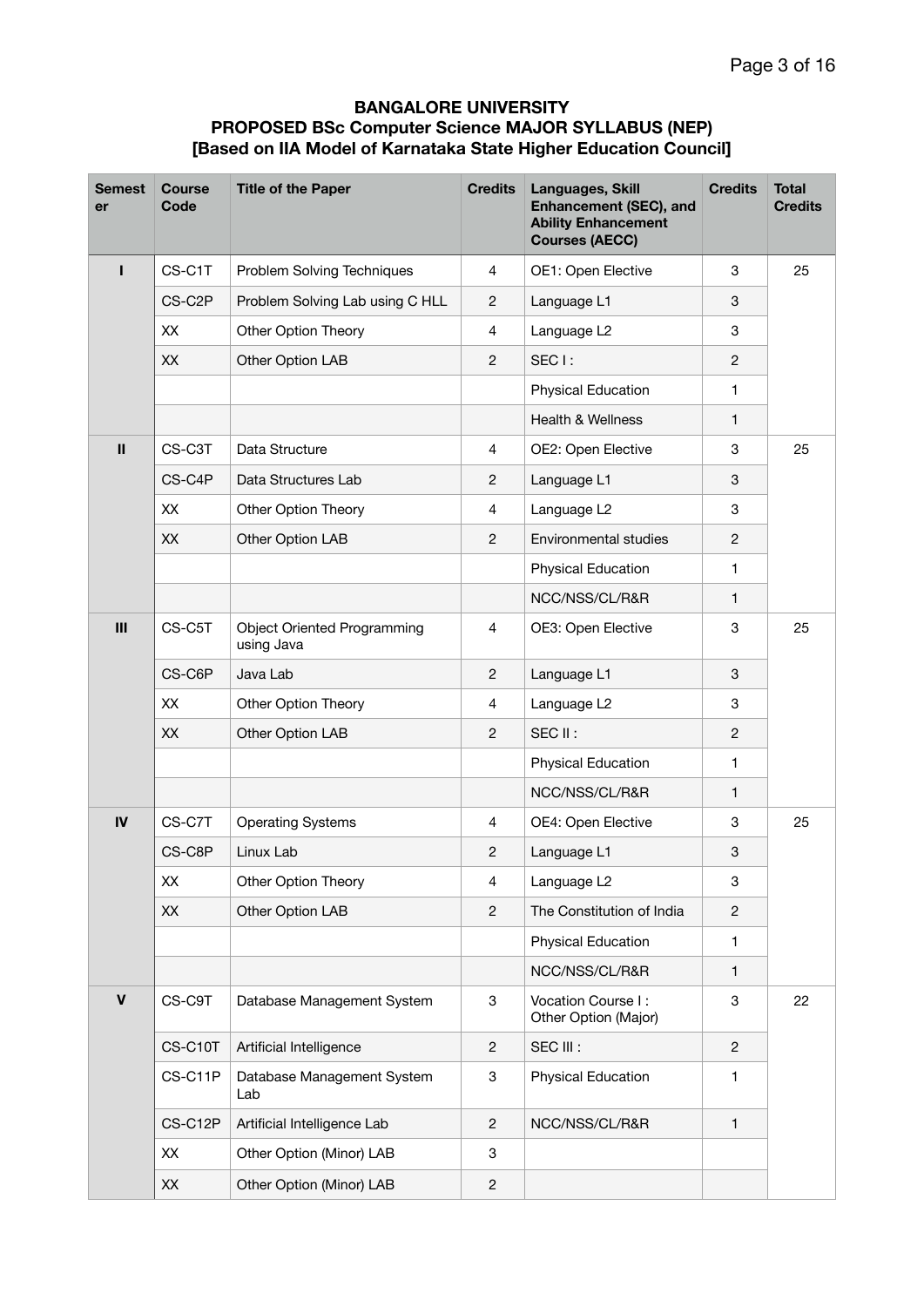| Semest<br>er | <b>Course</b><br>Code | <b>Title of the Paper</b>        | <b>Credits</b> | Languages, Skill<br><b>Enhancement (SEC), and</b><br><b>Ability Enhancement</b><br><b>Courses (AECC)</b>                                           | <b>Credits</b> | Total<br><b>Credits</b> |
|--------------|-----------------------|----------------------------------|----------------|----------------------------------------------------------------------------------------------------------------------------------------------------|----------------|-------------------------|
| VI           | CS-C13T               | Python Programming               | 3              | Vocation Course I:<br><b>Technical Writing</b>                                                                                                     | 3              | 24                      |
|              | CS-C14T               | <b>Computer Networks</b>         | 3              | Internship                                                                                                                                         | $\mathbf{2}$   |                         |
|              | CS-C15P               | Python Programming Lab           | $\overline{c}$ | SEC III :                                                                                                                                          | 2              |                         |
|              | CS-C16P               | Computer Networks Lab            | $\mathbf{2}$   | <b>Physical Education</b>                                                                                                                          | $\mathbf{1}$   |                         |
|              | XX                    | Other Option (Minor) Theory      | 3              | NCC/NSS/CL/R&R                                                                                                                                     | 1              |                         |
|              | XX                    | Other Option (Minor) LAB         | $\overline{c}$ |                                                                                                                                                    |                |                         |
| VII          | CS-C17T               | Internet Technologies            | 3              | Elective I:<br>(Internet of Things,<br>Cloud Computing,<br>Data Mining,<br>Image Processing,<br>Discrete Structures,<br>Modeling and Simulation)   | 3              | 22                      |
|              | CS-C18T               | Data Analytics                   | 3              | Elective II :<br>(Internet of Things,<br>Cloud Computing,<br>Data Mining,<br>Image Processing,<br>Discrete Structures,<br>Modeling and Simulation) | 3              |                         |
|              | CS-C19T               | Design and Analysis of Algorithm | 3              | Research Methodology                                                                                                                               | 3              |                         |
|              | CS-C20P               | Internet Technologies Lab        | $\mathbf{2}$   |                                                                                                                                                    |                |                         |
|              | CS-C21P               | Data Analytics Lab               | $\overline{c}$ |                                                                                                                                                    |                |                         |
| <b>VIII</b>  | CA-C22T               | Machine Learning                 | 3              | Elective III :<br>(Block Chain<br>Technologies,<br>Operations Research,<br>Human Computer<br>Interface,<br>Parallel Algorithms)                    | 3              | 20                      |
|              | CA-C23T               | Theory of Computation            | 3              | Research Project                                                                                                                                   | 6              |                         |
|              | CA-C24T               | <b>System Security</b>           | 3              |                                                                                                                                                    |                |                         |
|              | CA-C24P               | Machine Learning Lab             | $\overline{c}$ |                                                                                                                                                    |                |                         |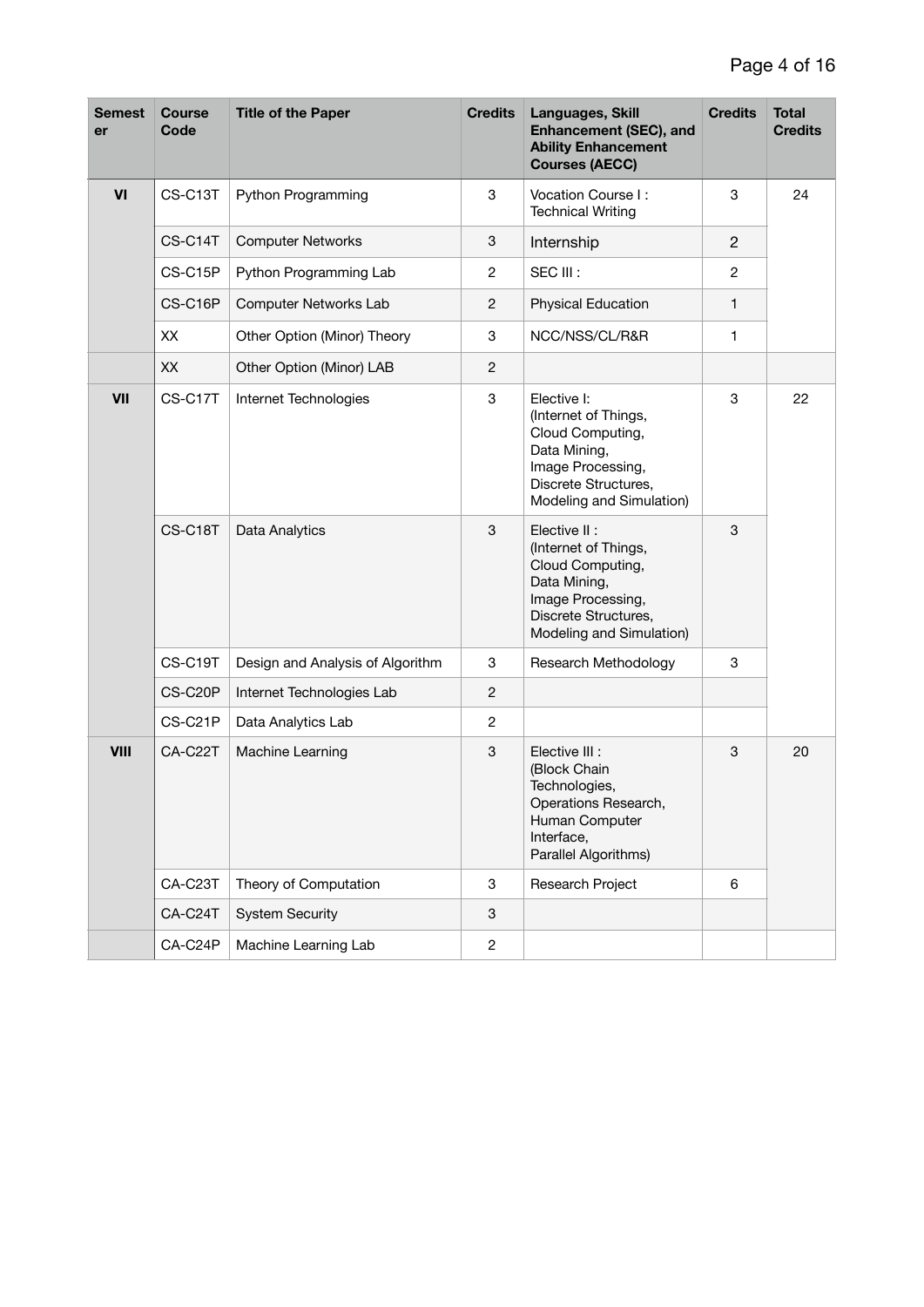### **BANGALORE UNIVERSITY PROPOSED B.Sc Syllabus - Computer Science as a MINOR Subject (NEP, 2020)**

| <b>Semest</b><br>er | <b>Course</b><br>Code | <b>Title of the Paper</b>                        | <b>Credits</b>            | Languages, Skill<br>Enhancement (SEC), and<br><b>Ability Enhancement</b><br><b>Courses (AECC)</b> | <b>Credits</b> | Total<br><b>Credits</b> |
|---------------------|-----------------------|--------------------------------------------------|---------------------------|---------------------------------------------------------------------------------------------------|----------------|-------------------------|
| п                   | CS-C1T                | Problem Solving Techniques                       | 4                         | OE1: Open Elective                                                                                | 3              | 25                      |
|                     | CS-C2P                | Problem Solving Lab using C HLL                  | $\mathbf{2}$              | Language L1                                                                                       | 3              |                         |
|                     | XX                    | Other Option Theory                              | $\overline{4}$            | Language L2                                                                                       | 3              |                         |
|                     | XX                    | Other Option LAB                                 | $\mathbf{2}$              | SEC <sub>1</sub> :                                                                                | $\overline{c}$ |                         |
|                     |                       |                                                  |                           | Physical Education                                                                                | 1              |                         |
|                     |                       |                                                  |                           | <b>Health &amp; Wellness</b>                                                                      | 1              |                         |
| $\mathbf{II}$       | CS-C3T                | Data Structure                                   | 4                         | OE2: Open Elective                                                                                | 3              | 25                      |
|                     | CS-C4P                | Data Structures Lab                              | $\mathbf{2}$              | Language L1                                                                                       | 3              |                         |
|                     | XX                    | Other Option Theory                              | 4                         | Language L2                                                                                       | 3              |                         |
|                     | XX                    | Other Option LAB                                 | $\mathbf{2}$              | Environmental studies                                                                             | 2              |                         |
|                     |                       |                                                  |                           | Physical Education                                                                                | 1              |                         |
|                     |                       |                                                  |                           | NCC/NSS/CL/R&R                                                                                    | 1              |                         |
| III                 | CS-C5T                | <b>Object Oriented Programming</b><br>using Java | $\overline{4}$            | OE3: Open Elective                                                                                | 3              | 25                      |
|                     | CS-C6P                | Java Lab                                         | $\overline{2}$            | Language L1                                                                                       | 3              |                         |
|                     | XX                    | Other Option Theory                              | $\overline{4}$            | Language L2                                                                                       | 3              |                         |
|                     | XX                    | Other Option LAB                                 | 2                         | SEC II:                                                                                           | 2              |                         |
|                     |                       |                                                  |                           | Physical Education                                                                                | 1              |                         |
|                     |                       |                                                  |                           | NCC/NSS/CL/R&R                                                                                    | 1              |                         |
| IV                  | CS-C7T                | <b>Operating Systems</b>                         | $\overline{4}$            | OE4: Open Elective                                                                                | 3              | 25                      |
|                     | CS-C8P                | <b>UNIX Lab</b>                                  | 2                         | Language L1                                                                                       | 3              |                         |
|                     | XX                    | Other Option Theory                              | $\overline{4}$            | Language L2                                                                                       | 3              |                         |
|                     | XX                    | Other Option LAB                                 | $\mathbf{2}$              | The Constitution of India                                                                         | $\mathbf{2}$   |                         |
|                     |                       |                                                  |                           | Physical Education                                                                                | 1              |                         |
|                     |                       |                                                  |                           | NCC/NSS/CL/R&R                                                                                    | 1              |                         |
| $\mathbf v$         | CS-C9T                | Database Management System                       | $\ensuremath{\mathsf{3}}$ | Vocation Course I:<br><b>Computer Animation</b>                                                   | 3              | 22                      |
|                     | XX                    | Other Option (Major) Theory                      | $\ensuremath{\mathsf{3}}$ | SEC III :                                                                                         | $\overline{c}$ |                         |
|                     | XX                    | Other Option (Major) Theory                      | 3                         | <b>Physical Education</b>                                                                         | 1              |                         |
|                     | CS-C10P               | Database Management System<br>Lab                | $\sqrt{2}$                | NCC/NSS/CL/R&R                                                                                    | 1              |                         |
|                     | XX                    | Other Option (Major) Practicals                  | $\sqrt{2}$                |                                                                                                   |                |                         |
|                     | XX                    | Other Option (Major) Practicals                  | $\sqrt{2}$                |                                                                                                   |                |                         |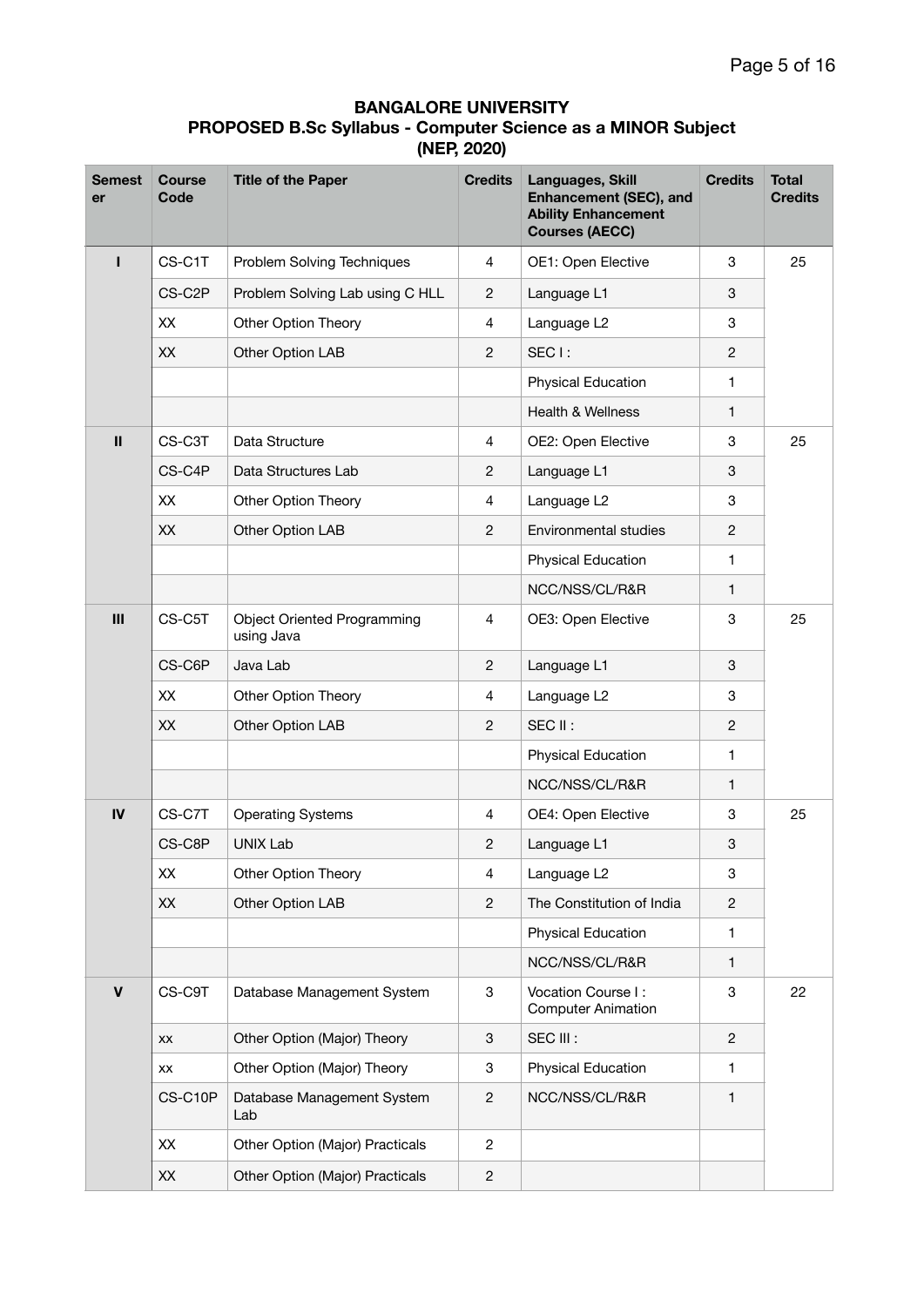| <b>Semest</b><br>er | <b>Course</b><br>Code | <b>Title of the Paper</b>   | <b>Credits</b> | Languages, Skill<br>Enhancement (SEC), and<br><b>Ability Enhancement</b><br><b>Courses (AECC)</b> | <b>Credits</b> | <b>Total</b><br><b>Credits</b> |
|---------------------|-----------------------|-----------------------------|----------------|---------------------------------------------------------------------------------------------------|----------------|--------------------------------|
| VI                  | CS-C11T               | <b>Computer Networks</b>    | 3              | Vocation Course I:<br>Other Option (Major)                                                        | 3              | 24                             |
|                     | CS-C12P               | Computer Networks Lab       | 2              | Internship                                                                                        | $\mathbf{2}$   |                                |
|                     | <b>XX</b>             | Other Option (Major) Theory | 3              | SEC III :                                                                                         | $\mathbf{2}$   |                                |
|                     | <b>XX</b>             | Other Option (Major) Theory | 3              | <b>Physical Education</b>                                                                         | $\mathbf{1}$   |                                |
|                     | XX                    | Other Option (Major) LAB    | $\overline{c}$ | NCC/NSS/CL/R&R                                                                                    | 1              |                                |
|                     | XX                    | Other Option (Major) LAB    | $\overline{c}$ |                                                                                                   |                |                                |
| VII                 | XX                    | Other Option (Major) Theory | 3              | Elective I:<br>Other Option (Major)                                                               | 3              | 22                             |
|                     | <b>XX</b>             | Other Option (Major) Theory | 3              | Elective II :<br>Other Option (Major)                                                             | 3              |                                |
|                     | XX                    | Other Option (Major) Theory | 3              | Research Methodology                                                                              | 3              |                                |
|                     | XX                    | Other Option (Major) LAB    | 2              |                                                                                                   |                |                                |
|                     | <b>XX</b>             | Other Option (Major) LAB    | $\overline{c}$ |                                                                                                   |                |                                |
| <b>VIII</b>         | XX                    | Other Option (Major) Theory | 3              | Elective III :<br>Other Option (Major)                                                            | 3              | 20                             |
|                     | <b>XX</b>             | Other Option (Major) Theory | 3              | Research Project                                                                                  | 6              |                                |
|                     | <b>XX</b>             | Other Option (Major) Theory | 3              |                                                                                                   |                |                                |
|                     | XX                    | Other Option (Major) LAB    | $\overline{c}$ |                                                                                                   |                |                                |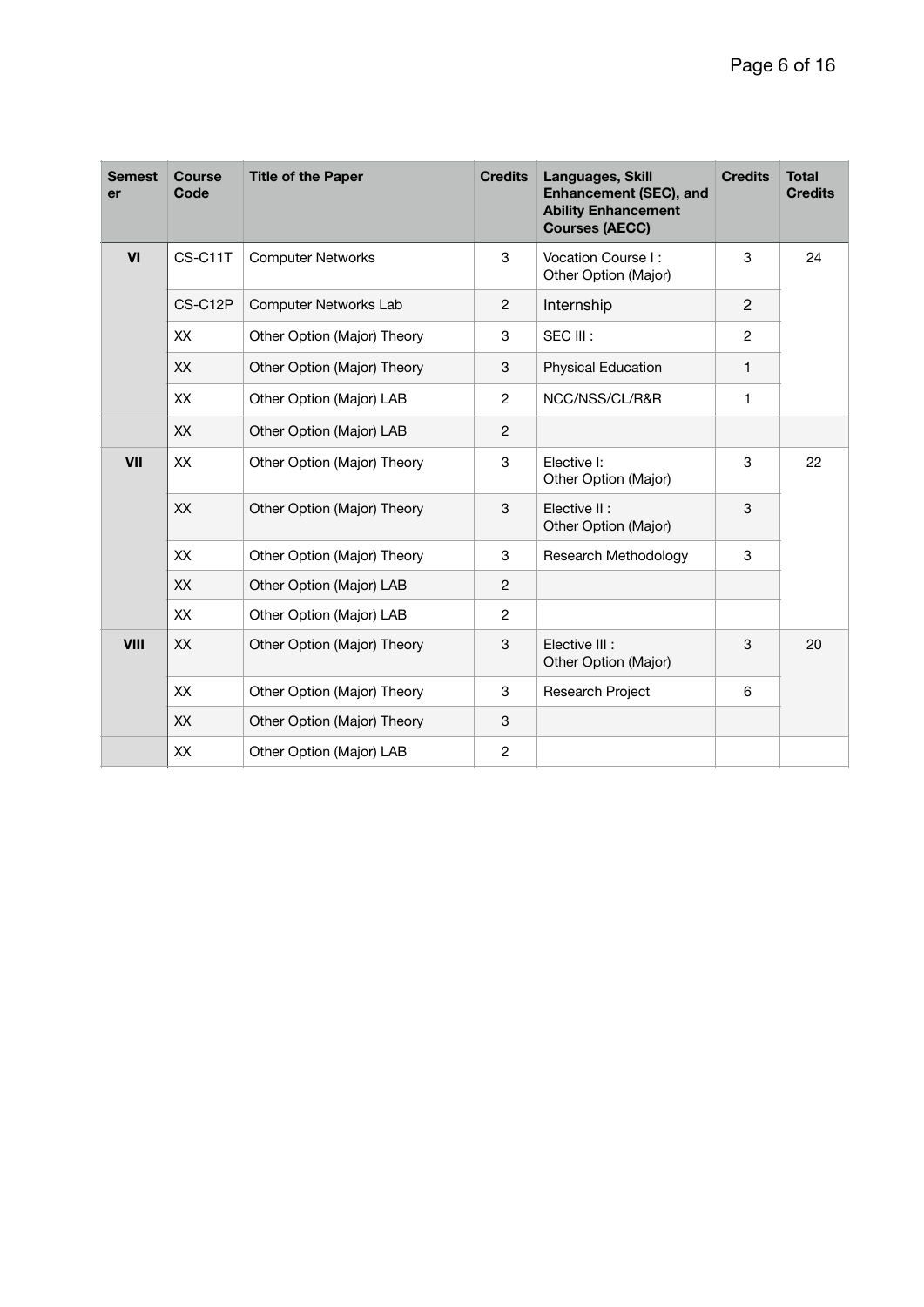### **CS-C1T - PROBLEM SOLVING TECHNIQUES**

Total Teaching Hours: 64 No. of Hours / Week: 04

**UNIT - I** [16 Hours] Introduction: The Role of Algorithms in Computing, Algorithms as a technology, Analyzing algorithms, Designing algorithms, Growth of Functions, Asymptotic notation, Standard notations and common functions. Fundamental Algorithms: Exchanging the values of two variables, Counting, Summation of a set of numbers, Factorial Computation, Generating of the Fibonacci sequence, Reversing the digits of an integer, Base Conversion, Character to number conversion.

**UNIT - II** [16 Hours] C Programming: Getting Started, Variables and Arithmetic expressions. Input and Output: Standard input and output, formatted output- printf, variable length argument list, formatted input-scanf. Control Flow: Statements and Blocks, If-else, else-if, switch, loops: while loop, for loop, do while, break and continue, goto and labels. Pointers and Arrays: pointers and address, pointers and function arguments, multidimensional array, initialization of pointer arrays, command line arguments.

**UNIT - III** [16 Hours] Factoring Methods: Finding the square root of a number, the smallest Divisor of an integer, the greatest common divisor of two integers, generating prime numbers, computing the prime factors of an integer, generation of pseudo random numbers, raising a number to a large power, computing the nth Fibonacci Number. Array Techniques: Array order Reversal, Array counting or Histogramming, Finding the maximum number in a set, removal of duplicates from an ordered array, partitioning an array, Finding the kth smallest element, multiplication of two matrices.

**UNIT - IV** [16 Hours] Merging: the two-way merge. Sorting: Sorting by selection, sorting by exchange, sorting by insertion, sorting by diminishing increment, sorting by partitioning. Searching: binary search, hash search. Text processing and Pattern searching: text line length adjustment, left and right justification of text, keyword searching in text, text line editing, linear pattern search, sublinear pattern search.

### **Text Books:**

- 1. R.G.Dromey, "How to Solve it by Computer", Pearson Education India, 2008.
- 2. Thomas H. Cormen, Charles E. Leiserson, Ronald L. Rivest, Clifford Stein, "Introduction to Algorithms", 3rd Edition, The MIT Press Cambridge, Massachusetts London, England, 2009.
- 3. Brain M. Kernighan, and Dennis M. Ritchie, "The C Programming Language", 2nd edition, Princeton Hall Software Series, 2012.

### **Reference Books:**

- 1. Steven S. Skiena, "The Algorithm Design Module", 2nd Edition, Springer-Verlag London Limited, 2008.
- 2. Donald E. Knuth, The Art of Computer Programming", Volume 1: Fundamental Algorithms, 3rd Edition, Addison Wesley Longman, 1997.
- 3. Donald E. Knuth, The Art of Computer Programming", Volume 2: Seminumerical Algorithms, 3rd Edition, Addison Wesley Longman, 1998.
- 4. Greg Perry and Dean Miller, "C programming Absolute Beginner's Guide", 3rd edition, Pearson Education, Inc, 2014.

### **Web Resources:**

1. <http://algorithmsforinterviews.com> "Algorithms for Interviews"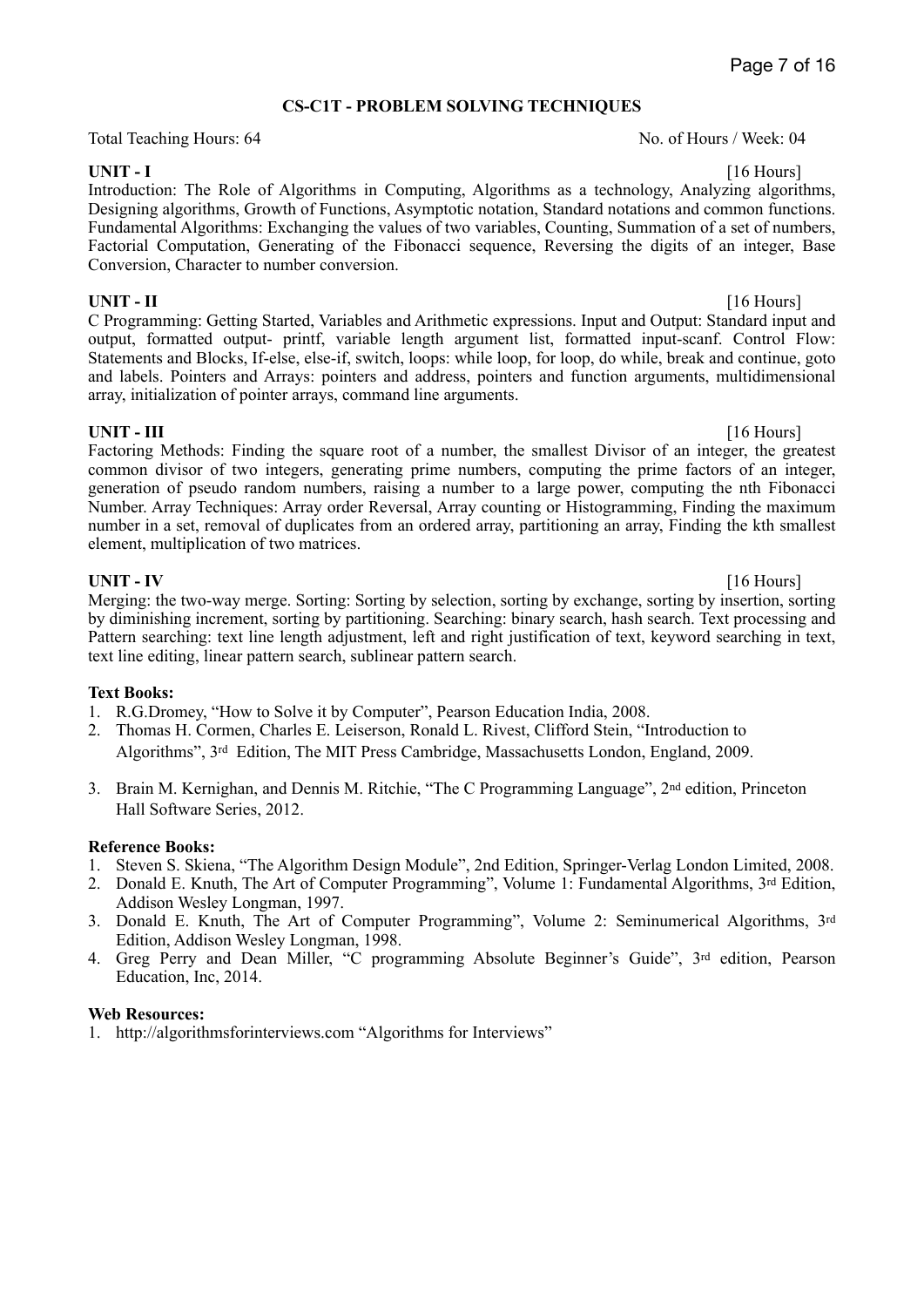### **CS-C2P: Problem Solving Using C HLL**

Write, and execute C program for the following:

- 1. to read radius of a circle and to find area and circumference
- 2. to read three numbers and find the biggest of three
- 3. to check whether the number is prime or not
- 4. to read a number, find the sum of the digits, reverse the number and check it for palindrome
- 5. to read numbers from keyboard continuously till the user presses 999 and to find the sum of only positive numbers
- 6. to read percentage of marks and to display appropriate message (Demonstration of else-if ladder
- 7. to find the roots of quadratic equation
- 8. to read marks scored by n students and find the average of marks (Demonstration of single dimensional array)
- 9. to remove Duplicate Element in a single dimensional Array
- 10. to perform addition and subtraction of Matrices
- 11. to find factorial of a number
- 12. to generate fibonacci series
- 13. to remove Duplicate Element in a single dimensional Array
- 14. to find the length of a string without using built in function
- 15. to demonstrate string functions
- 16. to read, display and add two m x n matrices using functions
- 17. to read a string and to find the number of alphabets, digits, vowels, consonants, spaces and special characters.
- 18. to Swap Two Numbers using Pointers
- 19. to demonstrate student structure to read  $&$  display records of n students
- 20. to demonstrate the difference between structure & union.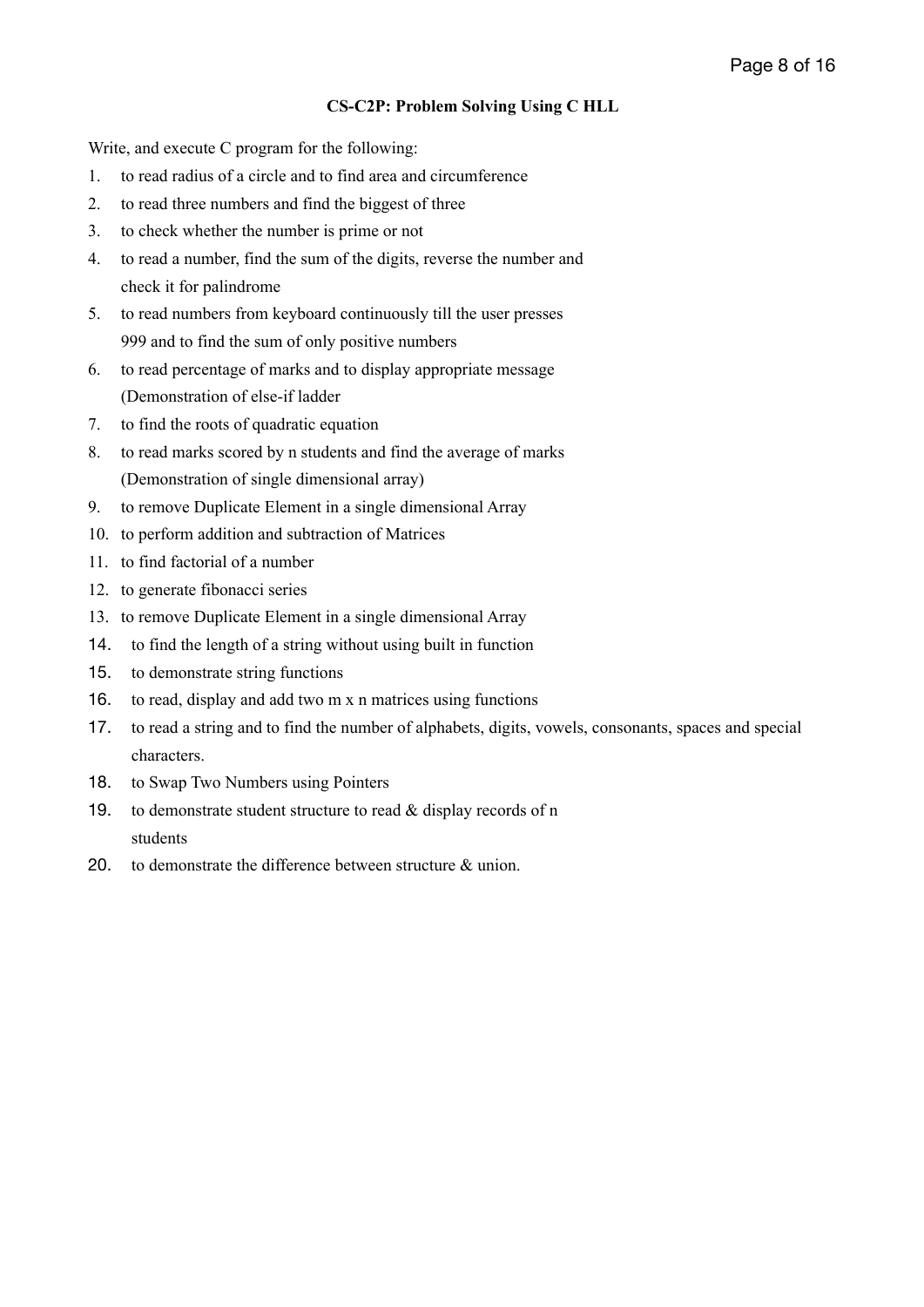#### **CS-C3T - DATA STRUCTURES**

Total Teaching Hours: 64 No. of Hours / Week: 04

**UNIT-I** [16 Hours] Introduction and Overview: Definition, Elementary data organization, Data Structures, data Structures operations, Abstract data types, algorithms complexity, time-space trade off. Preliminaries: Mathematical notations and functions, Algorithmic notations, control structures, Complexity of algorithms, asymptotic notations for complexity of algorithms. String Processing: Definition, Storing Strings, String as ADT, String operations, word/text processing, Pattern Matching algorithms.

Arrays: Definition, Linear arrays, arrays as ADT, Representation of Linear Arrays in Memory, Traversing Linear arrays, Inserting and deleting, Multi-dimensional arrays, Matrices and Sparse matrices. Linked list: Definition, Representation of Singly Linked List in memory, Traversing a Singly linked list, Searching in a Singly linked list, Memory allocation, Garbage collection, Insertion into a singly linked list, Deletion from a singly linked list; Doubly linked list, Header linked list, Circular linked list. Stacks: Definition, Array representation of stacks, Linked representation of stacks, Stack as ADT, Arithmetic Expressions: Polish Notation, Conversion of infix expression to postfix expression, Evaluation of Post fix expression, Application of Stacks, Recursion, Towers of Hanoi, Implementation of recursive procedures by stack. Queues: Definition, Array representation of queue, Linked list representation of queues. Types of queue: Simple queue, Circular queue, Double-ended queue, Priority queue, Operations on Oueues, Applications of queues.

**UNIT-III** [16 Hours] Binary Trees: Definitions, Tree Search, Traversal of Binary Tree, Tree Sort, Building a Binary Search Tree, Height Balance: AVL Trees, Contiguous Representation of Binary Trees: Heaps,Lexicographic Search Trees: Tries, External Searching: B-Trees, Applications of Trees.Graphs: Mathematical Back ground, Computer Representation, Graph Traversal, TopologicalSorting, Greedy Algorithm, Graphs as Data Structure.

**UNIT-IV** [16 Hours] Searching: Introduction and Notation, Sequential Search, Binary Search, Comparison of Methods. Sorting: Introduction and Notation, Insertion Sort, Selection Sort, Shell Sort, DivideAnd Conquer, Merge sort for Linked List, Quick sort for Contiguous List. Hashing: SparseTables, Choosing a Hash function, Collision Resolution with Open Addressing, CollisionResolution by Chaining.

### **Text Books:**

- 1. Seymour Lipschutz, "Data Structures with C", Schaum's outLines, Tata Mc Graw Hill, 2011.
- 2. Robert Kruse, C.L.Tondo, Bruce Leung,Shashi Mogalla,"Data Structures and Program Design using C", Pearson Education, 2009.

### **ReferenceBooks:**

- 1. Mark Allen Weiss," Data Structures and Algorithm Analysis in C", Second Edition, Pearson Education,2013
- 2. Forouzan,"A Structured Programming Approach using C",2nd Edition, Cengage LearningIndia,2008.

**UNIT-II** [16 Hours]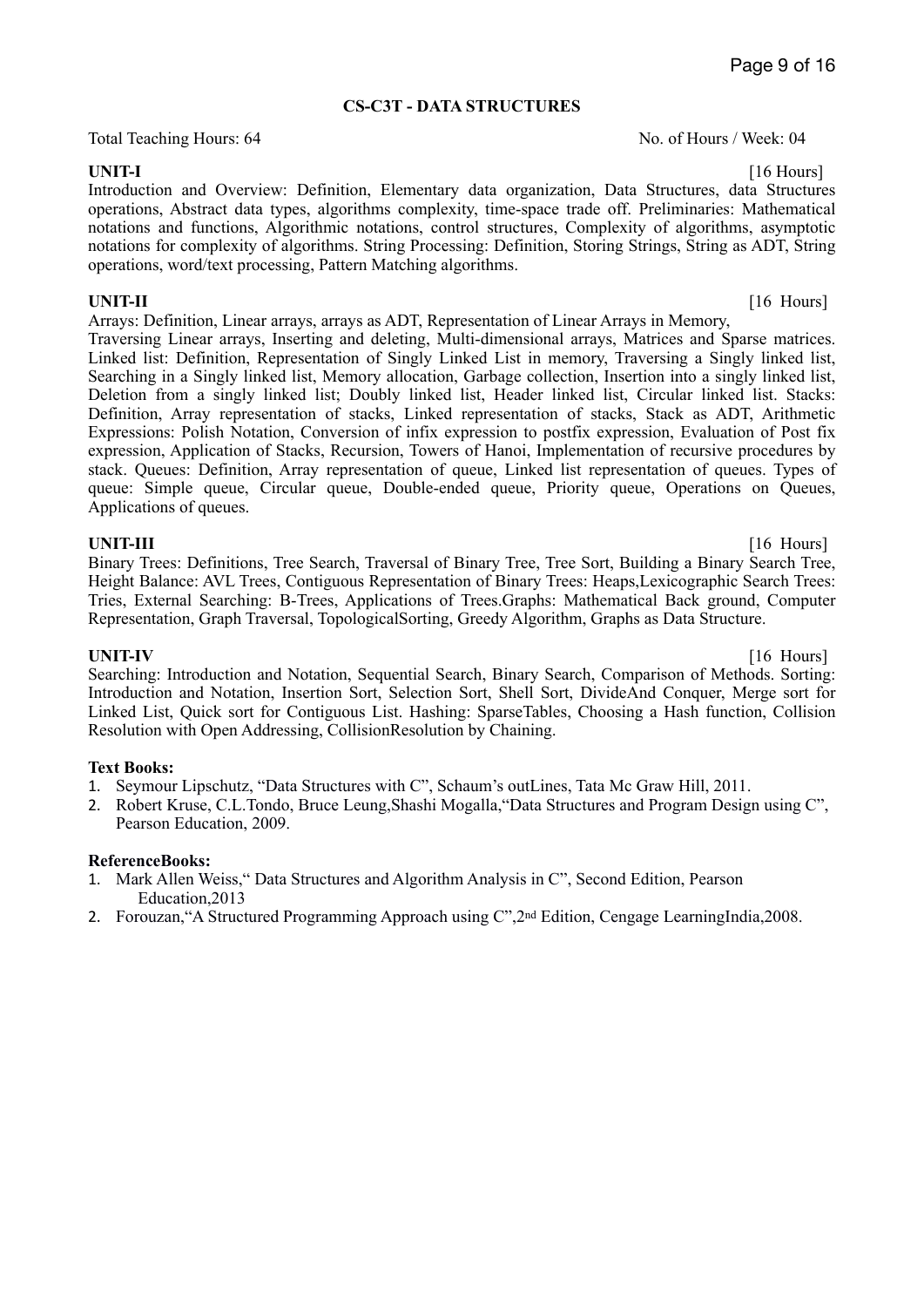### **CS-C4P: DATA STRUCTURES LAB PROGRAMS**

**NOTE:** For all the programs write the output, flowchart and number of basic operations performed.

- 1. Given {4,7,3,2,1,7,9,0} find the location of 7 using Linear and Binary search and also display its first occurrence.
- 2. Given {5,3,1,6,0,2,4} order the numbers in ascending order using Bubble Sort Algorithm
- 3. Perform the Insertion and Selection Sort on the input {75,8,1,16,48,3,7,0} and display the output in descending order.
- 4. Write a program to insert the elements {61,16,8,27} into singly linked list and delete 8,61,27 from the list. Display your list after each insertion and deletion.
- 5. Write a program to insert the elements {61,16,8,27} into linear queue and delete three elements from the list. Display your list after each insertion and deletion.
- 6. Write a program to insert the elements {61,16,8,27} into circular queue and delete 4 elements from the list. Display your list after each insertion and deletion.
- 7. Write a program to insert the elements {61,16,8,27} into ordered singly linked list and delete 8,61,27 from the list. Display your list after each insertion and deletion.
- 8. Write a program to add  $6x^3+10x^2+0x+5$  and  $4x^2+2x+1$  using linked list.
- 9. Write a program to push 5,9,34,17,32 into stack and pop 3 times from the stack, also display the popped numbers.
- 10. Write a recursive program to find GCD of 4,6,8.
- 11. Write a program to inert the elements {5,7,0,6,3,9} into circular queue and delete 6,9&5 from it(using linked list implementation)..
- 12. Write a program to convert an infix expression  $x^y/(5^z)$  +2 to its postfix expression
- 13. Write a program to evaluate a postfix expression 5 3+8 2 \*.
- 14. Write a program to create a binary tree with the elements {18,15,40,50,30,17,41} after creation insert 45 and 19 into tree and delete 15,17 and 41 from tree. Display the tree on each insertion and deletion operation
- 15. Write a program to create binary search tree with the elements {2,5,1,3,9,0,6} and perform inorder, preorder and post order traversal.
- 16. Write a program to Sort the following elements using heap sort {9.16,32,8,4,1,5,8,0}
- 17. Given S1={"Flowers"} ; S2={"are beautiful"} I. Find the length of S1 II. Concatenate S1 and S2 III. Extract the substring "low" from S1 IV. Find "are" in S2 and replace it with "is"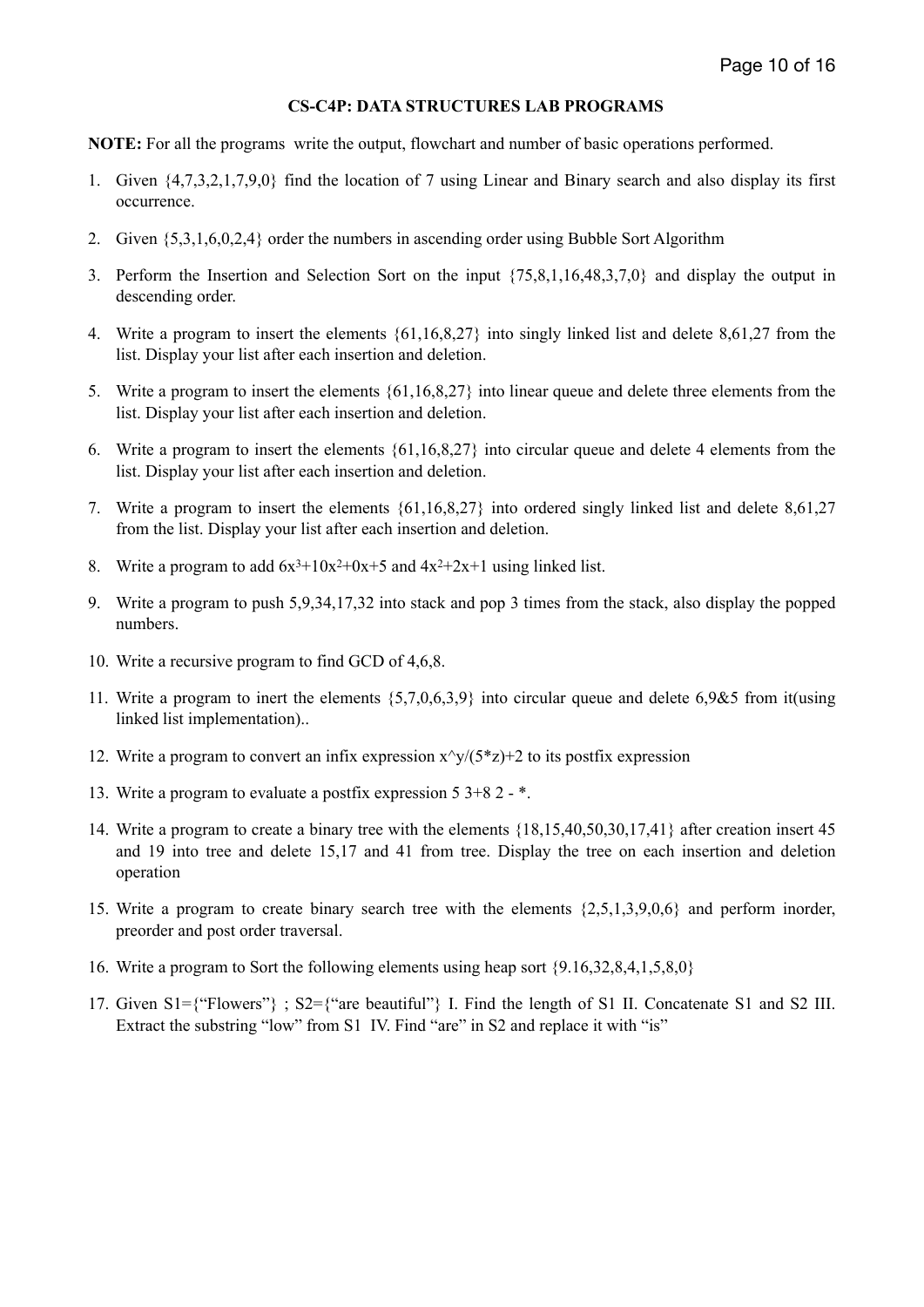### **CS-C5T: OBJECT ORIENTED PROGRAMMING USING JAVA**

Total Teaching Hours: 64 No. of Hours / Week: 04

Introduction to Java: Basics of Java programming, Data types, Variables, Operators, Control structures including selection, Looping, Java methods, Overloading, Math class, Arrays in java. Objects and Classes: Basics of objects and classes in java, Constructors, Finalizer, Visibility modifiers, Methods and objects, Inbuilt classes like String, Character, String Buffer, File, this reference

**UNIT-II** [16 Hours] Inheritance and Polymorphism: Inheritance in java, Super and sub class, Overriding, Object class, Polymorphism, Dynamic binding, Generic programming, Casting objects, Instance of operator, Abstract class, Interface in java, Package in java, UTIL package.

**UNIT-III** [16 Hours] Event and GUI programming: Event handling in java, Event types, Mouse and key events, GUI Basics, Panels, Frames, Layout Managers: Flow Layout, Border Layout, Grid Layout, GUI components like Buttons, Check Boxes, Radio Buttons, Labels, Text Fields, Text Areas, Combo Boxes, Lists, Scroll Bars, Sliders, Windows, Menus, Dialog Box, Applet and its life cycle, Introduction to swing, Exceptional handling mechanism. I/O programming: Text and Binary I/O, Binary I/O classes, Object I/O, Random Access Files.

**UNIT-IV** [16 Hours] Multithreading in java: Thread life cycle and methods, Runnable interface, Thread synchronization, Exception handling with try-catch-finally, Collections in java, Introduction to JavaBeans and Network Programming.

### **Textbooks:**

1. E. Balagurusamy, Programming with JAVA, McGraw Hill, New Delhi, 2007

### **Reference Books:**

- 1. Raj Kumar Buyya, Object Oriented Programming with JAVA, McGraw Hill, 2009
- 2. Herbert Schildt, Java A Beginner's Guide Create, Compile, and Run Java Programs Today, Sixth Edition, Oracle Press, 2014
- 3. Ken Arnold, James Gosling, "The Java Programming Language, Fourth Edition, Addison Wisely, 2005
- 4. Herbert Schildt, 'The Complete Reference Java, 7th Edition, McGraw Hill, 2007

### **Web Resources**

- 1. https://docs.oracle.com/javase/tutorial/
- 2. <https://javabeginnerstutorial.com/core-java-tutorial/>

**UNIT-I** [16 Hours]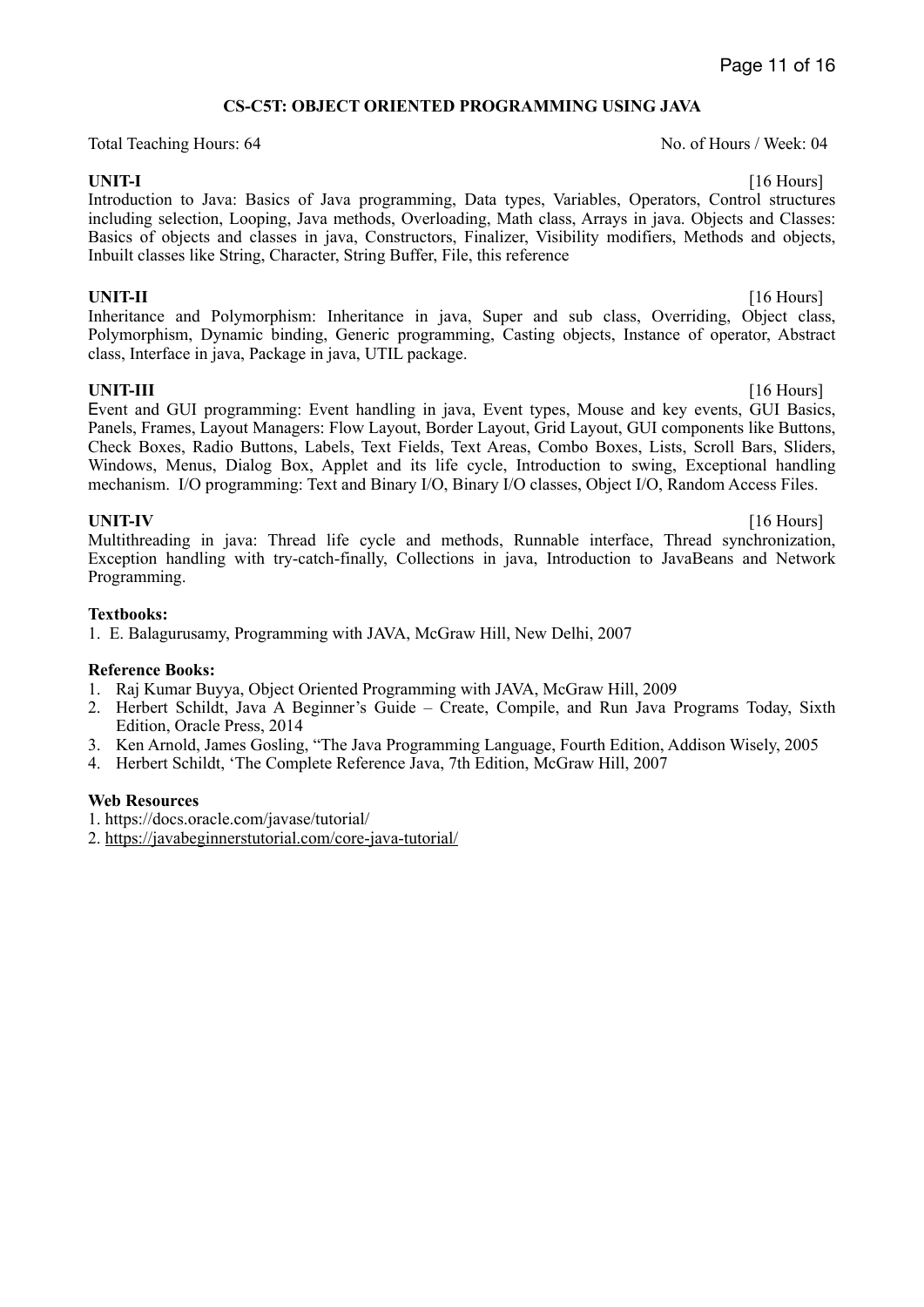### **CS-C6T: JAVA PROGRAMMING LAB**

- 1. Write a simple java application, to print the message, "Welcome to java"
- 2. Write a program to display the month of a year. Months of the year should be held in an array.
- 3. Write a program to demonstrate a division by zero exception
- 4. Write a program to create a user defined exception say Pay Out of Bounds. .
- 5. Write a java program to add two integers and two float numbers. When no arguments are supplied, give a default value to calculate the sum. Use function overloading.
- 6. Write a program to perform mathematical operations. Create a class called AddSub with methods to add and subtract. Create another class called MulDiv that extends from AddSub class to use the member data of the super class. MulDiv should have methods to multiply and divide A main function should access the methods and perform the mathematical operations.
- 7. Write a program with class variable that is available for all instances of a class. Use static variable declaration. Observe the changes that occur in the object's member variable values.
- 8. Write a java program to create a student class with following attributes: Enrollment id: Name, Mark of sub1, Mark of sub2, mark of sub3, Total Marks. Total of the three marks must be calculated only when the student passes in all three subjects. The pass mark for each subject is 50. If a candidate fails in any one of the subjects his total mark must be declaredas zero. Using this condition write a constructor for this class. Write separate functions for accepting and displaying student details. In the main method create an array of three student objects and display the details.
- 9. In a college first year class are having the following attributesName of the class (BCA, BCom, BSc), Name of the staff No of the students in the class, Array of students in the class
- 10. Define a class called first year with above attributes and define a suitable constructor. Also write a method called best Student () which process a first-year object and return the student with the highest total mark. In the main method define a first-year object and find the best student of this class
- 11. Write a Java program to define a class called employee with the name and date of appointment. Create ten employee objects as an array and sort them as per their date of appointment. ie, print them as per their seniority.
- 12. Create a package' student.Fulltime.BCA' in your current working directory a. Create a default class student in the above package with the following attributes: Name, age, sex. b. Have methods for storing as well as displaying
- 13. Write a small program to catch Negative Array Size Exception. This exception is caused when the array is initialized to negative values.
- 14. Write a program to handle Null Pointer Exception and use the "finally" method to display a message to the user.
- 15. Write a program which create and displays a message on the window
- 16. Write a program to draw several shapes in the created window
- 17. Write a program to create an applet and draw grid lines
- 18. Write a program which creates a frame with two buttons father and mother. When we click the father button the name of the father, his age and designation must appear. When we click mother similar details of mother also appear.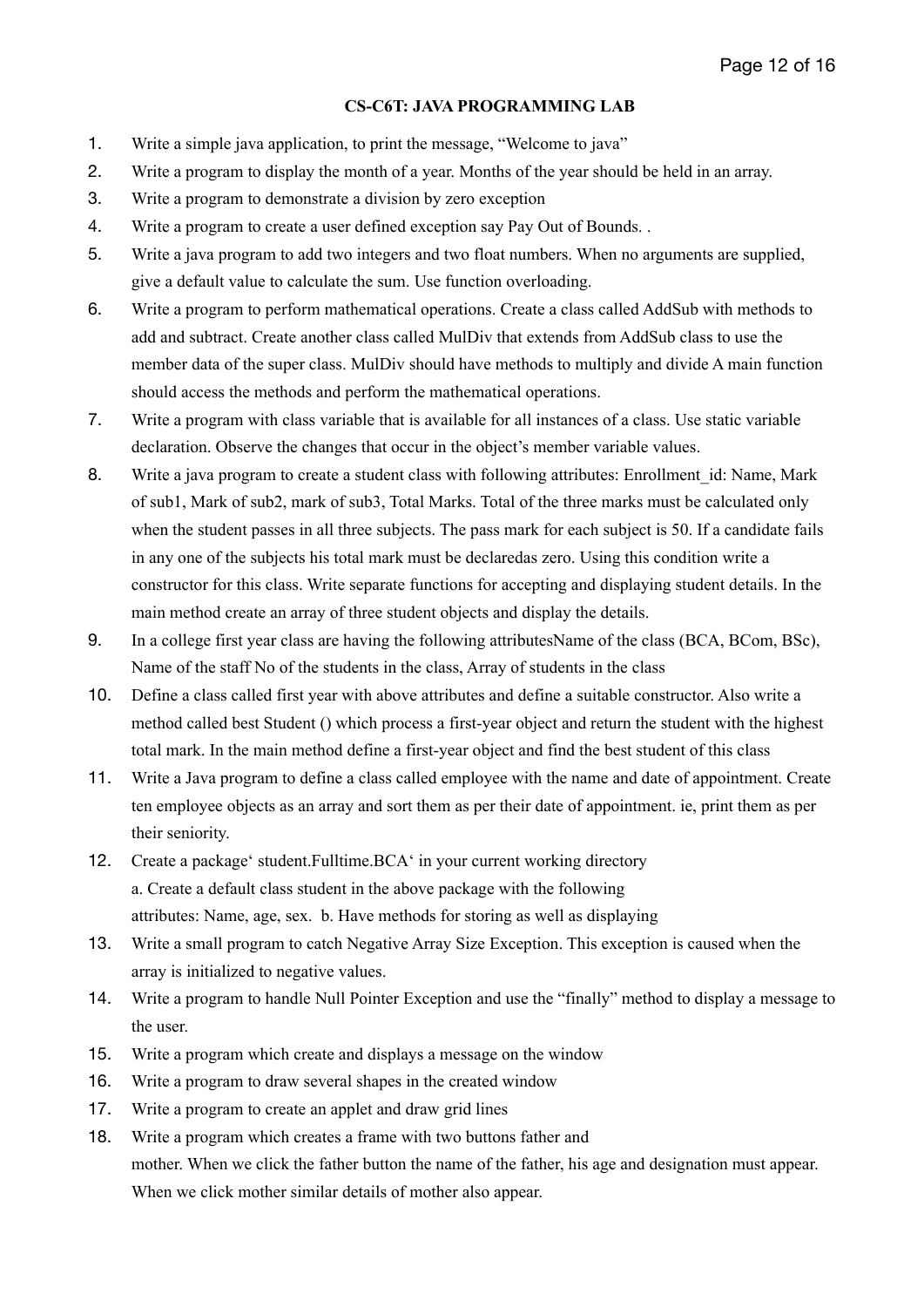- 19. Create a frame which displays your personal details with respect to a button click
- 20. Create a simple applet which reveals the personal information of yours.
- 21. Write a program to move different shapes according to the arrow key pressed.
- 22. Write a java Program to create a window when we press M or m the window displays Good Morning, A or a the window displays Good After Noon E or e the window displays Good Evening, N or n the window displays Good Night
- 23. Demonstrate the various mouse handling events using suitable example.
- 24. Write a program to create menu bar and pull-down menus.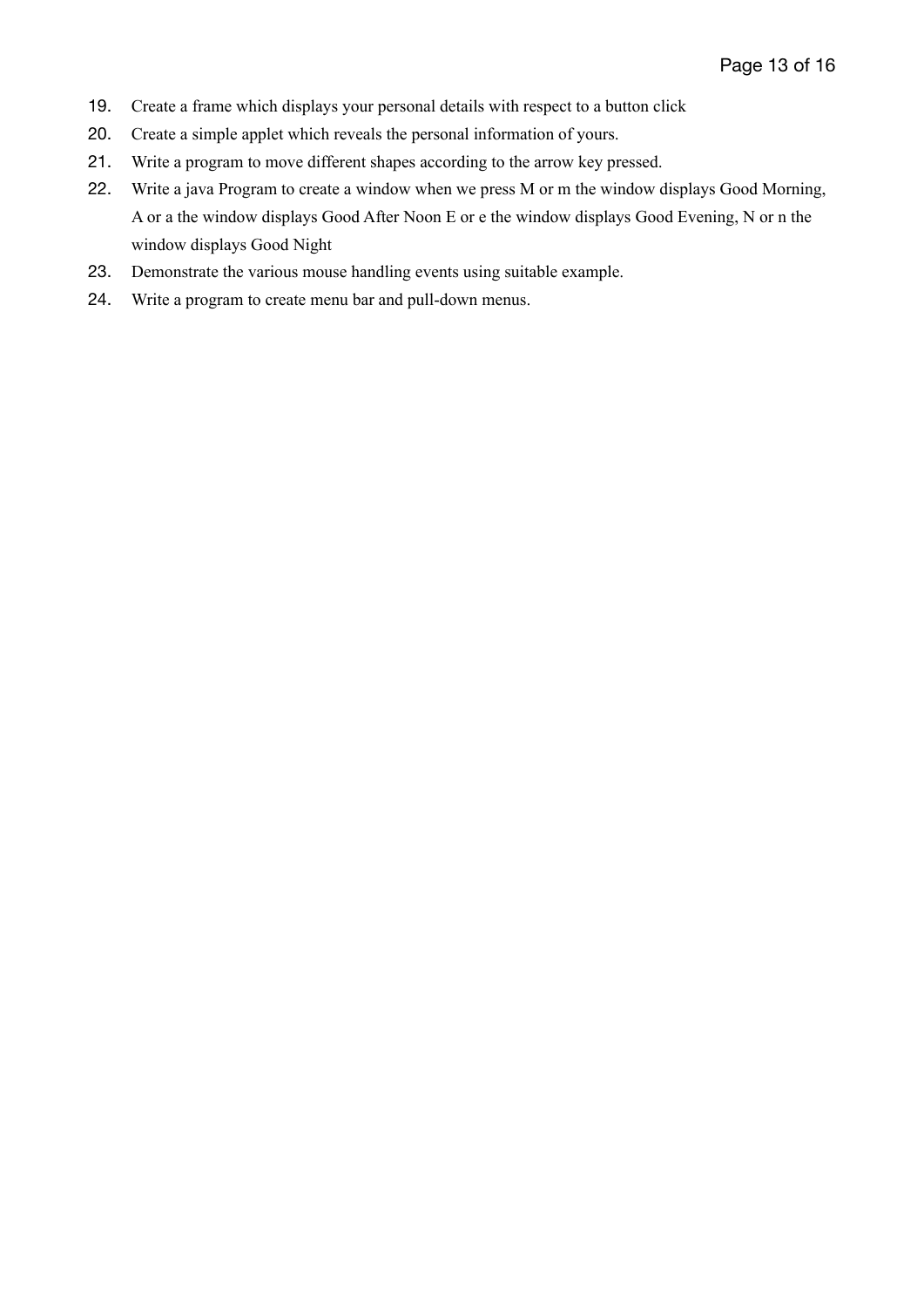### **CS-C7T: OPERATING SYSTEMS**

Total Teaching Hours: 64 No. of Hours / Week: 04

### **UNIT - I** [16 Hours]

Introduction: Computer System Organization, Architecture, Structure, Operations, Process Management, Memory Management, Storage Management, Kernel Data Structures, Computing Environments. Operating System Structures: Services, System Calls, Types, Operating System Structure, System Boot. Processes: Process Concept, Scheduling, Operations, Interprocess Communication. Multithreaded Programming: Multicore Programming, Multithreading Models.

### **UNIT –II** [16 Hours]

Process Synchronization: The Critical-Section Problem, Peterson's Solution, Synchronization Hardware, Mutex Locks, Semaphores, Classic Problems of Synchronization, Monitors, Synchronization Examples. Process Scheduling: Criteria, Scheduling Algorithms, Multi-Processor Scheduling, Real-time CPU Scheduling. Deadlocks: System model, Characterization, Methods for handling deadlocks, Deadlock Prevention, Avoidance, Detection and Recovery from deadlock.

### **UNIT – III** [16 Hours]

Memory Management Strategies: Background, Swapping, Contiguous Memory Allocation, Segmentation, Paging, Structure of the Page Table. Virtual Memory Management: Demand Paging; Copy-on-Write, Page Replacement; Allocation of Frames; Thrashing, Memory-Mapped Files, Allocating Kernel Memory. File System: File Concept, Access Methods, Directory and Disk Structure, Protection. File-System Implementation: Structure, File-System and Directory Implementation, Allocation Methods, Free Space Management, Efficiency and Performance, Recovery. Mass-Storage Structure: Overview, Disk Scheduling, Disk Management.

### **UNIT - IV** [16 Hours]

Protection: Goals, Principles, Domain of Protection, Access Matrix, Implementation of the Access Matrix, Access Control, Revocation of the Access Rights. Virtual Machines: Building Blocks, Types of VMs and their implementations. Distributed Systems: Advantages, Types of Network-based OS, Robustness, Design Issues, Distributed File Systems. Case Studies: The Linux System, Windows 10.

### **Text Books:**

1. Abraham Silberschatz, Peter Baer Galvin, Greg Gagne: Operating Systems Concepts, 9th Edition, 2016 India, Wiley.

### **Reference Books:**

- 1. William Stallings, "Operating Systems-Internals and Design Principles", Pearson, 9th Edition, 2018
- 2. D M Dhamdhere: Operating Systems A Concept Based Approach, 3rd Edition, Tata McGraw –Hill, 2015.
- 3. Harvey M Deitel, Paul J Deitel, Dr Choffnes,"Operating Systems", Pearson Education Limited, 3rd Edition, 2013.
- 4. J. Archer Harris, John Cordani, " Operating Systems", Schaum's Outline, Indian Edition, Mc Graw Hill Education (India), First Edition.
- 5. Gary Nutt, Nabendu Chaki, Sarmistha Neog, "Operating Systems" Pearson Education Limited, 3rd Edition, 2016.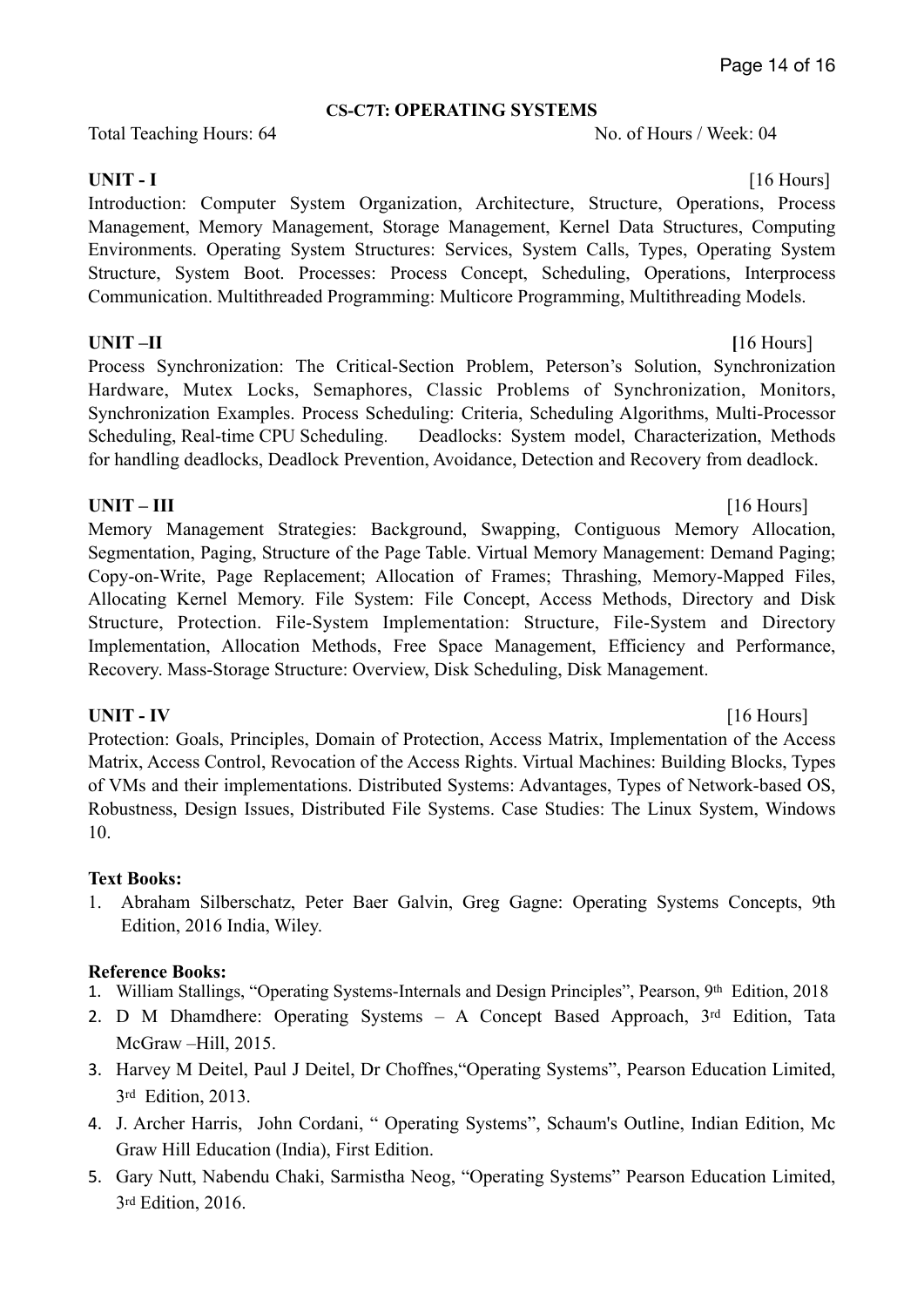### **CS-C8P: UNIX LAB PART-A**

- 1. Learn the use of basic UNIX commands
	- a. To access information using date, history, man, who, whoami, uptime, finger,cal.
	- b. To display contents of files using cat, vi, more, head, tail, grep, cmp, wc
	- c. To manage files using cat, cp, ls, mv,rm, chmod, find
	- d. Process utilities using ps, pid, ppid, tty, time, kill, exit
	- e. Directory handling utilities using cd, mkdir, rmdir, mv, pwd
- 2. Write a shell script that displays list of all the files in the current directory to which the user has read, write and execute permissions.
- 3. Write a shell script that accepts a list of file names as its arguments, count and reports the occurrence of each word that is present in the first argument file on other argument files.
- 4. Write a shell script that accepts one or more file name as arguments and converts all of them to uppercase, provided they exist in the current directory.
- 5. Write grep commands to the following:
	- a. To select the lines from a file that has exactly 2 characters.
	- b. To select the lines from a file that has more2 than one blank spaces.
- 6. Write a shell script which accepts two file names as arguments. Compare the contents. If they are same, then delete the second file.
- 7. Write a shell script
	- a. to count number of lines in a file that do not contain vowels.
	- b. to count number of characters, words, lines in a given file.
- 8. Write a shell script to list all the files in a given directory.
- 9. Write a shell script to display list of users currently logged in.
- 10. Write a shell script to read three text files in the current directory and merge them into a single file and returns a file descriptor for the new file.

### **PART-B**

1. Write a program to copy a file into another using system calls.